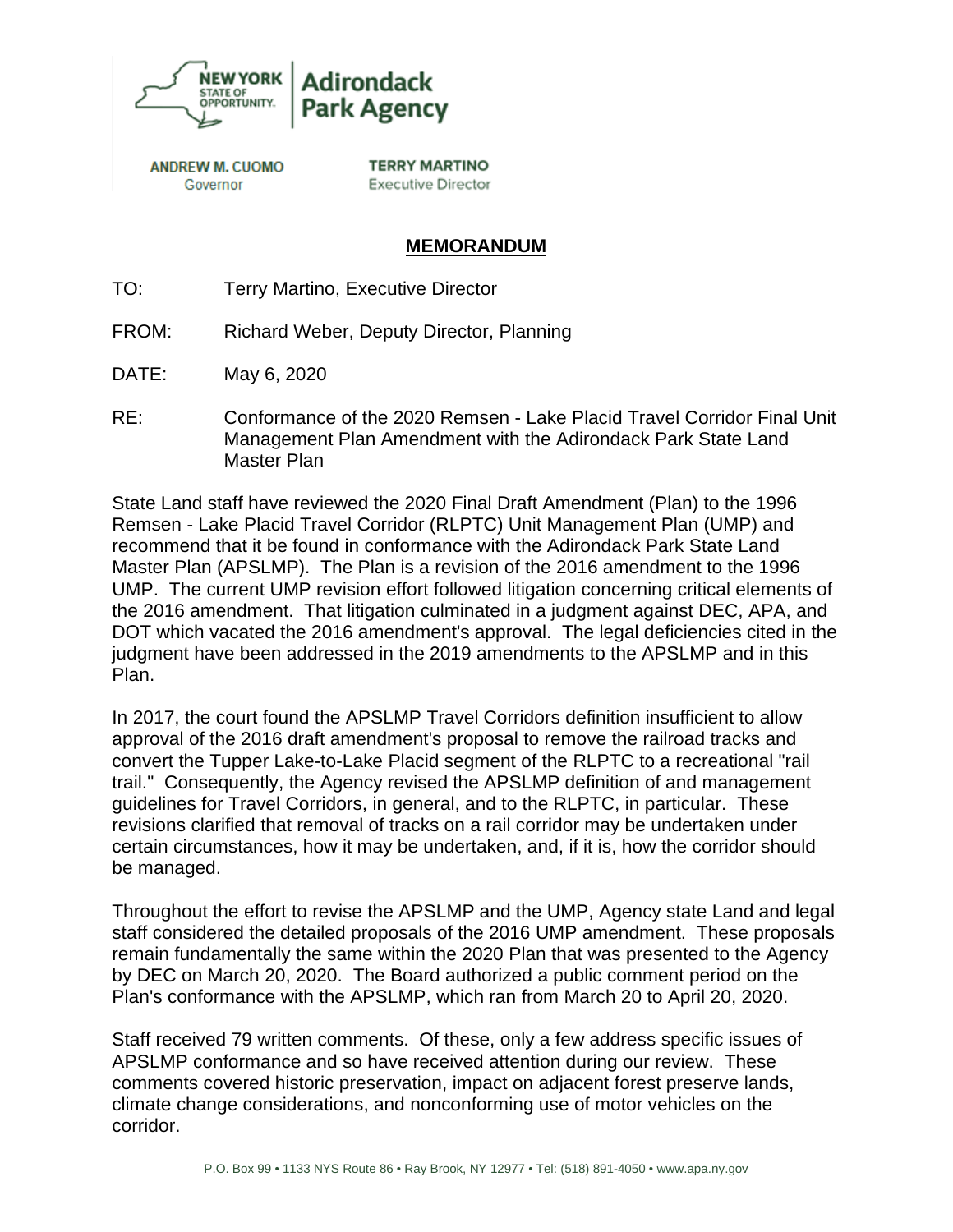Staff have reviewed the Historic Preservation Plan (HPP) completed by DEC and appended to the UMP, along with the associate finalized Letter of Resolution (LOR) that has been signed by all agency parties, including the NYS Historic Preservation Office. We believe the HPP will result in adequate protection of the historic resources of the 119-mile-long RLPTC, and so adheres to the guidance concerning protection of such historic resources in the APSLMP's new guideline #2 under "Railroad Corridors without rails" in the Travel Corridor section.

Also, staff believe the Plan follows APSLMP basic guideline #4 for Travel Corridors, in that no proposed actions should prevent DEC's ability to manage State lands adjacent to and visible from the RLPTC in conformance with the APSLMP guidelines for those lands. We note that a central purpose of lands classified as Travel Corridors is to provide public access to the surrounding State lands of the Adirondack Park. This Plan will provide no greater public access than was broadly contemplated by the approved 1996 UMP. The Plan does not make any proposals for new development of structures or improvements on State lands adjoining the RLPTC, which would require separate unit management planning and APSLMP conformance determination for the respective adjoining lands.

The Plan presents a more thorough and organized greenhouse-gas-emissions impacts analysis consistent with New York's Climate Leadership and Community Protection Act (CLCPA) of 2019. The legislation recognizes that New York State agencies, as part of broader society, must take sufficiently aggressive actions to help reverse climate change. Staff acknowledge that the CLCPA provides a clear imperative to evaluate during review of UMPs the potential for State land management to contribute to the reduction of greenhouse-gas emissions. The Agency's ability to contribute to this critical effort is clear given the hundreds of miles of railroad and highway travel corridors, Forest Preserve roads and trails open to motor vehicle use, ski centers, and other intensive use areas across the Park.

Pursuant to the CLCPA, all State agencies in collaboration with the DEC are directed to develop a scoping plan that outlines measures to achieve ambitious 2030 and 2050 emission targets. State agencies will also be required to promulgate regulations by the end of 2023 that contribute to meeting the emission targets. Although the CLCPA does not directly specify that the DEC or the Adirondack Park Agency must address climate change in Unit Management Plans or the APSLMP, the agencies are obligated to ensure that state actions support and not frustrate the targets established by the CLCPA. Staff believe that well-supported estimations of emissions resulting from implementation of the Plan, in comparison to considered alternatives, are not feasible at this time and would be speculative. During development of the scoping plan, the Agency in consultation with the DEC should consider the role of public land management and its contribution to meeting emissions targets in a comprehensive manner before developing more specific guidance on a unit-by-unit basis.